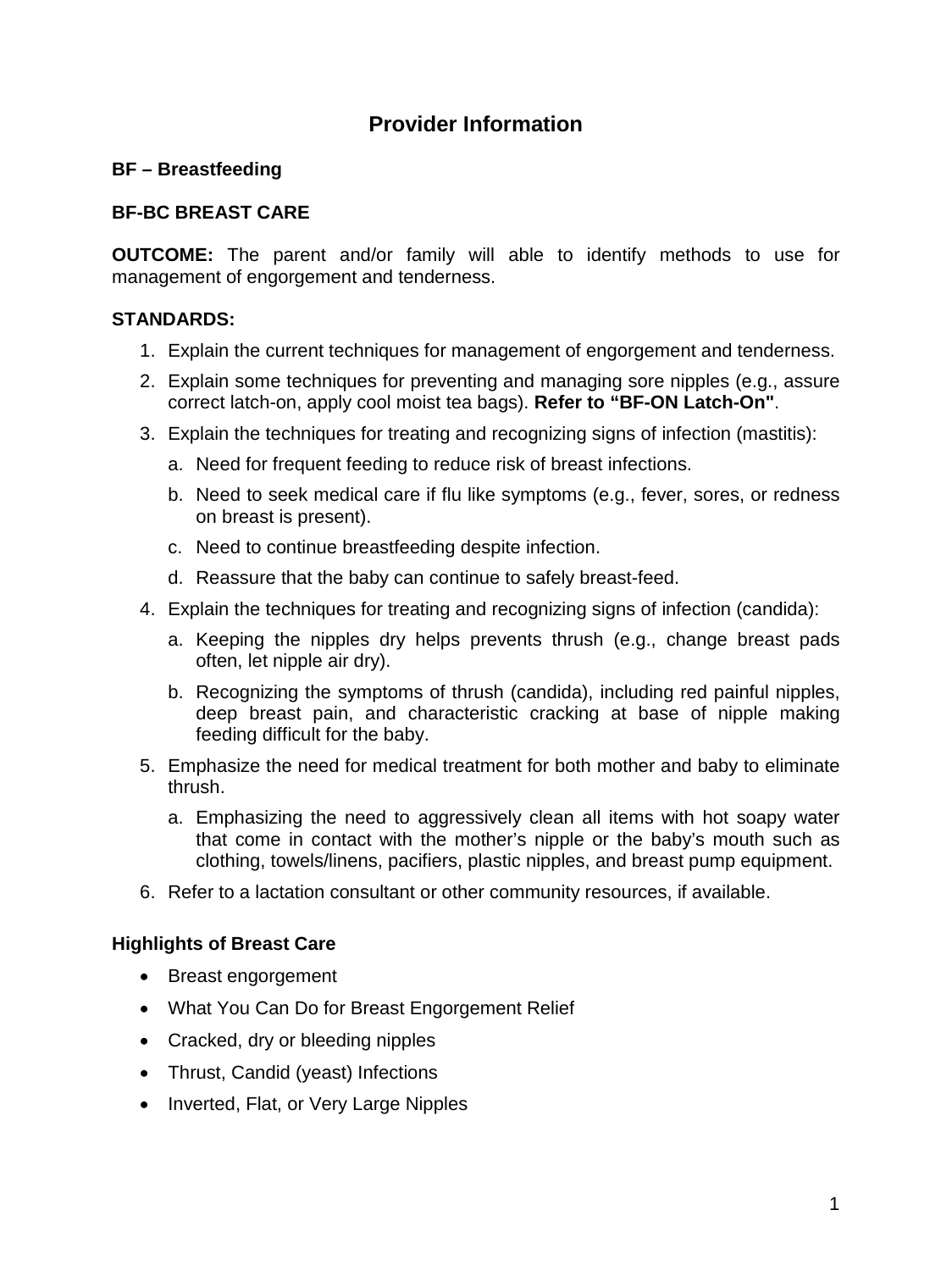### **The importance of breastfeeding**

Exclusive breastfeeding is sufficient to support optimal growth and development for the first 6 months of life. Breastfeeding should begin within 1 hour of birth and is made possible by skin to skin contact between mother and baby immediately after the baby is born. Breastfeeding mothers should be encouraged to breastfeed exclusively for the first six months of their baby's life and to start feeding their baby solid foods at 6 months while continuing to breastfeed. Breastfeeding should be continued for at least the first year of life and beyond as mutually desired by mother and baby.

### **Breast Engorgement Postpartum — What It Is**

During the mother's first week postpartum, whether the patient is breastfeeding or not, the breast milk will come in and the breasts will engorge — and the breasts may become bigger, tender, and hard. Engorgement can be uncomfortable.

#### **Breast Engorgement Postpartum — What Causes It**

A chain reaction begins the moment the body ejects the placenta. Your body stops making those pregnancy hormones (estrogen and progesterone) and start making prolactin, which is a hormone that tells the glands inside the breasts to begin milk production.

#### **Breast Engorgement Postpartum — What You Need to Know**

If the patient is breastfeeding, postpartum breast engorgement should diminish within two to three days. After that, it will take a few weeks for the mom and baby to work out a mutual feeding schedule that satisfies the baby's hunger and the breasts' ability to match it. Moms will feel a tingling sensation that signals that is feeding time for the baby!) If mom is not going to nurse, the engorgement should subside within a few days.

#### **Breast Engorgement Postpartum — What You Can Do for Breast Engorgement Relief**

Encourage the mom to try a warm compress before nursing and a cold compress afterwards. Put something chilled – perhaps a wet towel that has been in the refrigerator - on each breast. This will help to sooth the breasts. A mom can use a breast pump to express a little milk and relieve some of the pressure. Pump only enough to relieve some of the pressure. The more milk the mother expresses, the more milk is made and if it is more than baby is ready to take, you will continue to suffer from engorgement. Massage the breasts gently while nursing to help get the milk flowing. Alter the position of the baby (try the cradle hold one time, the football hold at the next feeding) to ensure all milk ducts are being emptied. Make sure the bra fits well — not too tight, but snug and supportive. Most important: feed the baby frequently. For severe pain, consider taking acetaminophen (take it after a feeding) or asking your practitioner for another mild pain reliever.

### **Cracked, dry or bleeding nipples**

Painful cracked and bleeding nipples are not a normal side effect of breastfeeding. Nursing should not be painful – in fact, pain is a warning sign that you have a problem that needs correcting.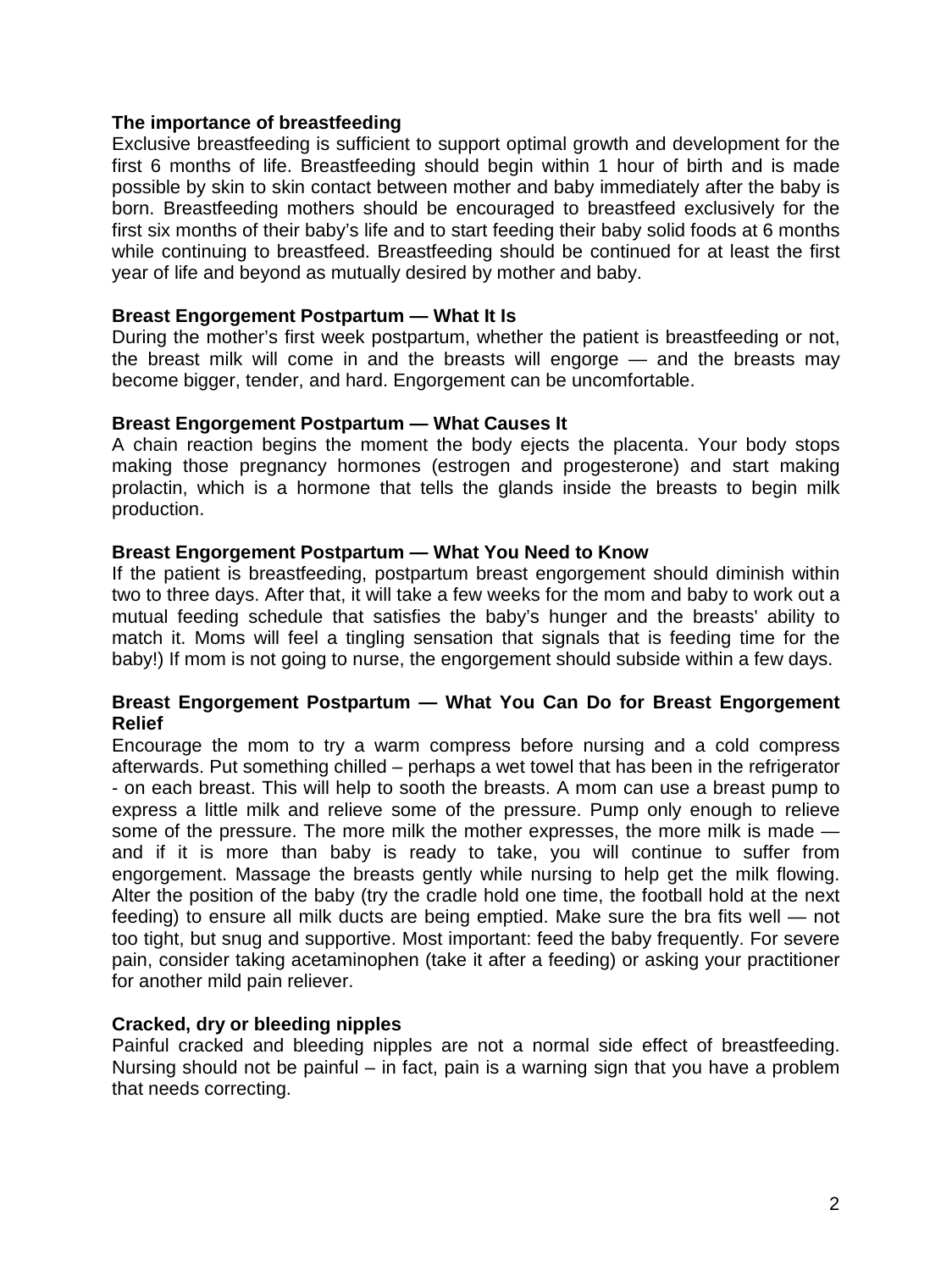Talk with your healthcare provider as soon as possible if the nipples have started to crack or bleed. It is important to identify and solve the underlying problems so you can continue to nurse.

### **What causes cracked, dry or bleeding nipples?**

The main reason for cracked or bleeding nipples is an improper latch, which can also cause severe nipple pain. Correcting the nursing technique will help to stop the nipples from becoming cracked or dry. Sometimes a change in the breastfeeding position will help.

Using a breast pump improperly can also hurt or damage the nipples. Some women turn the suction level up too high. Some pumps come with flanges (or breast shields) that are too small. Get help with the right pump and the right size flanges and ask your healthcare provider to show you how to use the pump correctly.

### **Thrush, Candida (yeast) Infections**

Candida (also called yeast or thrush) is a fungus that occurs naturally in the mucous membranes and on the skin. Use of antibiotics promotes the overgrowth of yeast by killing off the 'good' bacteria that normally keep the yeast from multiplying too quickly. During pregnancy, yeast infections are more common because high levels of estrogen lead to elevated levels of sugar, and yeast feeds on sugar.

If the mother or the baby have recently been on antibiotics, if the mother has had a vaginal yeast infection during the last several months (or anytime during pregnancy), or if the mother's nipples are cracked, then the mother and the baby are at risk for developing a yeast infection. Other factors that make the mother more susceptible to yeast include use of steroids or hormonal contraceptives, or chronic illness such as diabetes or anemia.

If the baby has thrush (a yeast infection in the mouth,) the baby may pass it on to the mother, which will cause nipple pain or damage. Signs of thrush in breastfeeding moms include itchy, red, shiny, painful nipples and shooting pains in the breast during or after a feeding.

Symptoms of a yeast infection in the baby include creamy white spots or patches on the mucous membranes inside the mouth (gums, cheeks, or tongue). The spots may look pearly, and may be surrounded by redness. If you gently scrape the spot, it may be reddish underneath (unlike a coating of milk on the tongue). Sometimes the inside of the lips or the saliva may have a 'mother of pearl' appearance. The baby may be fussy and gassy, and sucking may be uncomfortable for him. The baby may pull off the breast, or may refuse to nurse at all. **It is also possible for the baby to have an overgrowth of yeast but have no visible symptoms.**

The nipples could also crack or bleed because of severe dry skin or if you have eczema. Eczema can show up as scaly, red patches of skin that may be itchy or painful. If you think you have eczema – tell the healthcare provider.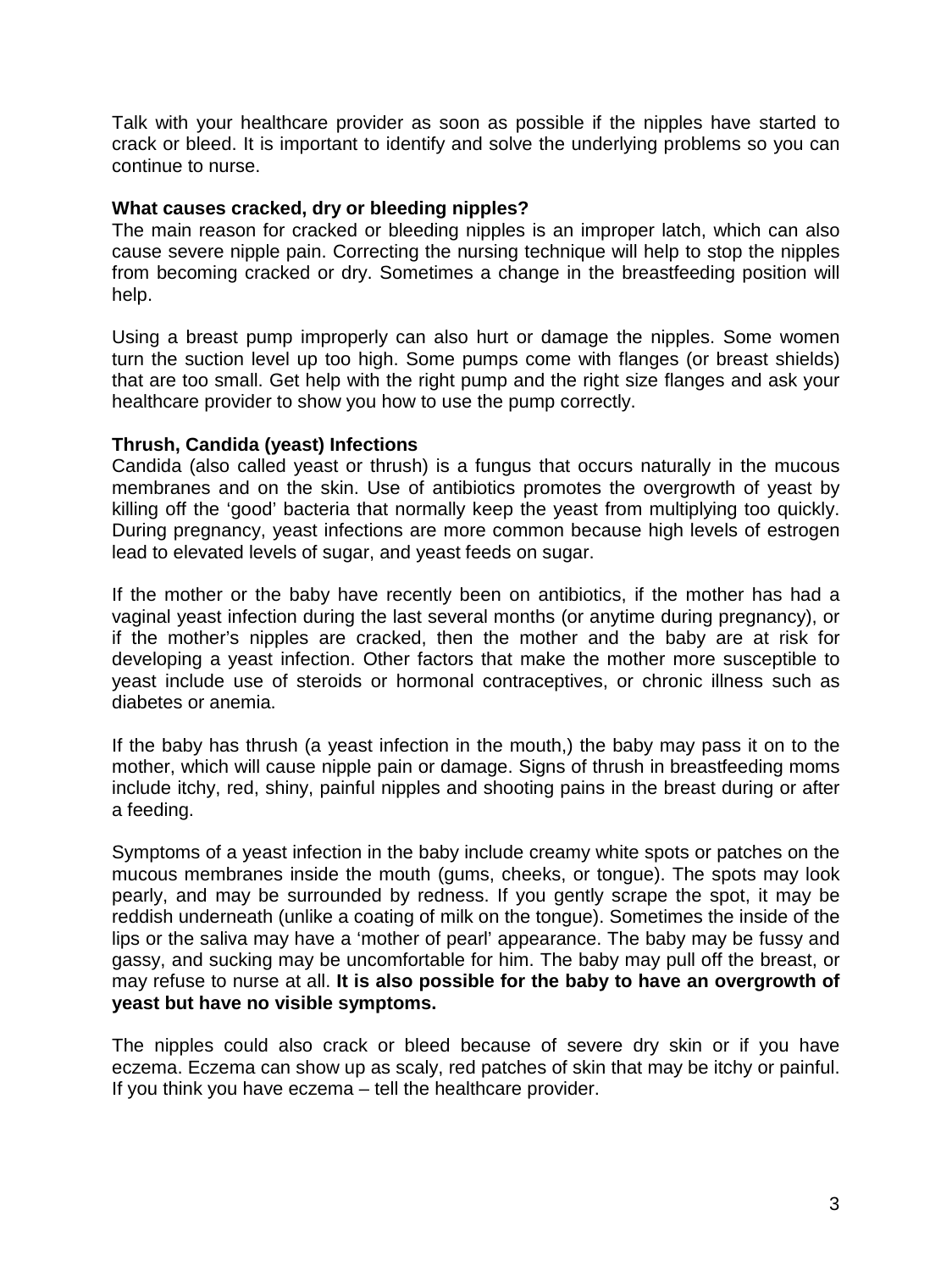Another possibility is that the baby may be tongue-tied. This means that the tissue connecting his/her tongue to the floor of the mouth is short or extends too far to the front of his tongue. This can cause nursing problems, including sore nipples, but it can be easily fixed with minor surgery. The healthcare provider can examine the baby's tongue to rule out this condition if the mother's nipples are sore.

# **Challenge: Inverted, Flat, or Very Large Nipples**

Some women have nipples that turn inward instead of protruding or that are flat and do not protrude. Nipples can also sometimes be flattened temporarily due to engorgement or swelling while breastfeeding. Inverted or flat nipples can sometimes make it harder to breastfeed. But remember that for breastfeeding to work, your baby has to latch on to both the nipple and the breast, so even inverted nipples can work just fine. Often, flat and inverted nipples will protrude more over time, as the baby sucks more. Very large nipples can make it hard for the baby to get enough of the areola into his or her mouth to compress the milk ducts and get enough milk.

# **What the mom can do**

- 1. Talk to your doctor or a nurse if you are concerned about your nipples.
- 2. You can use your fingers to try to pull your nipples out. There are also special devices designed to pull out inverted or temporarily flattened nipples.
- 3. The latch for babies of mothers with very large nipples will improve with time as the baby grows. In some cases, it might take several weeks to get the baby to latch well. If a mother has good milk supply, her baby will get enough milk even with a poor latch.

# **While breastfeeding:**

- Check the baby's latch. The best latch position is off-center, with more of the areola below the nipple in the baby's mouth. One way to achieve this is to line up her nose with the nipple so the bottom gum is far away from the base of nipple when the baby opens their mouth. Once her mouth is open, hug her on quickly. The nipple should be far back in the baby's mouth.
- Try different nursing positions. You may find that certain positions make it easier for the baby to latch on correctly and are much more comfortable than others are.
- Nurse on the less injured side first, if you have one. Babies often nurse more gently on the second side since they are less hungry.
- Briefly apply a cold pack to numb the injured area before nursing. Cold can help dull the pain, particularly during the initial latch, which tends to hurt the most.

# **After breastfeeding:**

• Clean the nipples gently. When you have a cracked or bleeding nipple, rinse the breast after each feeding with water to reduce the risk of infection. Once a day, use a non-antibacterial, non-perfumed soap to gently clean the wound and rinse well with water. Do not use alcohol, lotions, or perfumes on the nipples.